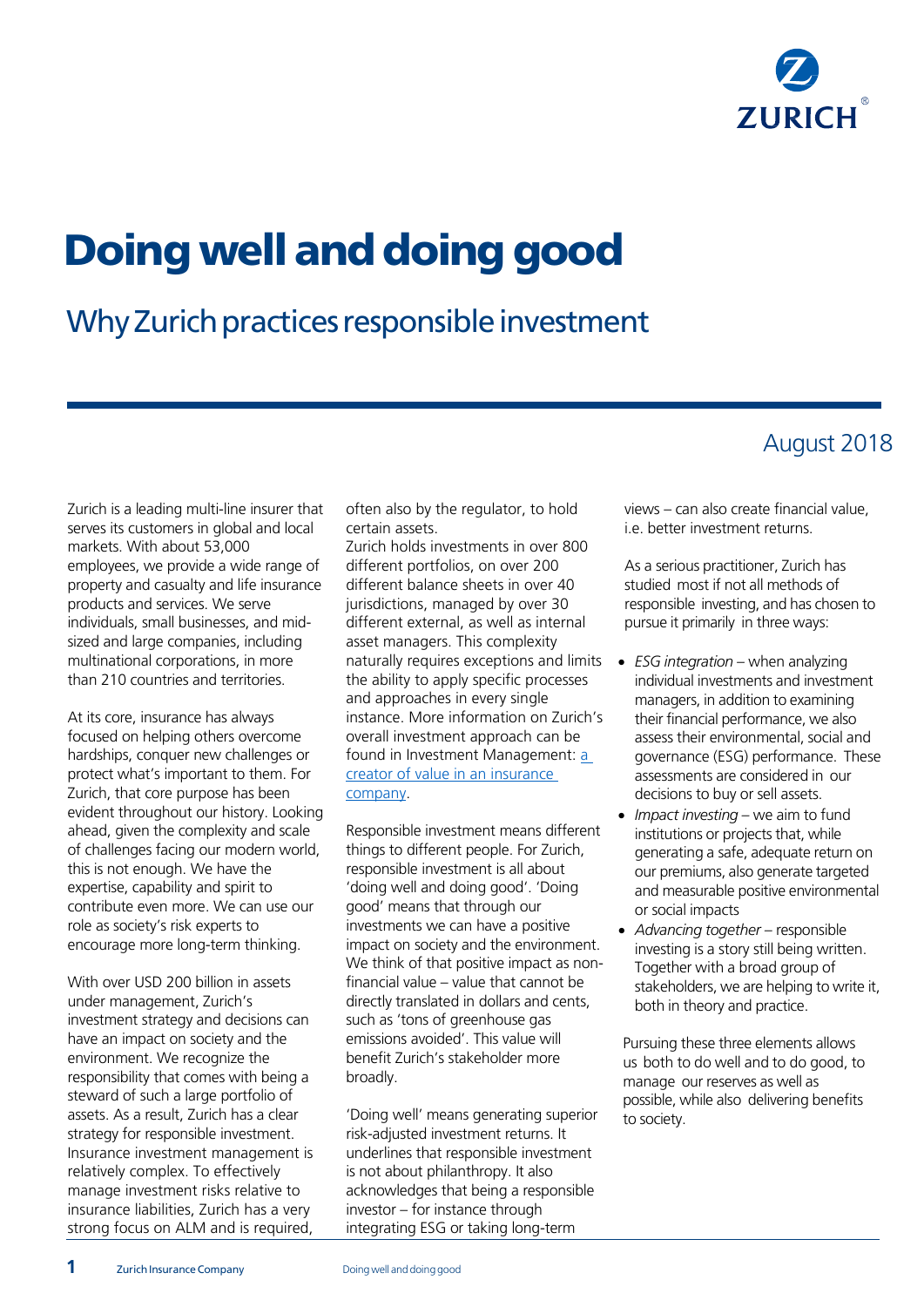1. ESG integration: Proactively integrating ESG factors into the investment process – across asset classes, and alongside traditional financial metrics and state-of-the-art risk management practices – supports us in 'doing well' and in achieving our mission to generate superior riskadjusted long-term financial returns. Successful ESG integration is based on:

- *Adequate training* to help investment decision makers understand the relevance of ESG factors
- *Access to data*, research and analysis pertaining to ESG issues to inform investment decision making
- Formal *integration* of ESG factors into the security, asset and asset manager selection process
- *Active ownership* practices, such proxy voting and active engagement campaigns

2. Impact investing: Through impact investing, Zurich can help fund solutions to pressing social or environmental issues. Zurich is directly exposed to challenges such as climate change, resource depletion, and more. As an insurer we have a direct interest in sustainable global economic growth and supporting communities in becoming more resilient to environmental and social challenges. Impact investments can help address these issues in a targeted way, and also offer a financial return commensurate with risks. In view of that, we have committed to invest up to USD 5 billion into impact investments. Once fully invested, we hope to help avoid the emission of five million tons of  $CO<sub>2</sub>$  per year, and make a positive contribution to the lives of five million people in need.

3. Advancing together: We believe that responsible investment will only truly have an impact if financial market participants advance together to make responsible investment mainstream. Only by acting collectively can we build markets in which ESG risk is priced efficiently, which provide the right incentives to those seeking to raise capital in the market, and in which impact investments provide capital on the scale needed to tackle the pressing social and environmental issues of our time. Supporting collaborative initiatives, working together with other industry participants, and engaging with policy makers and others to drive the

advancement of responsible investment practices thus forms an integral part of our approach.

Responsible Investment

#### **ESG** integration **Impact investing** Training • · Intentionality Information • • Measurability **Process integration •** • Profitability Active ownership . **Advancing together** · Innovation • Collaboration · Public advocacy